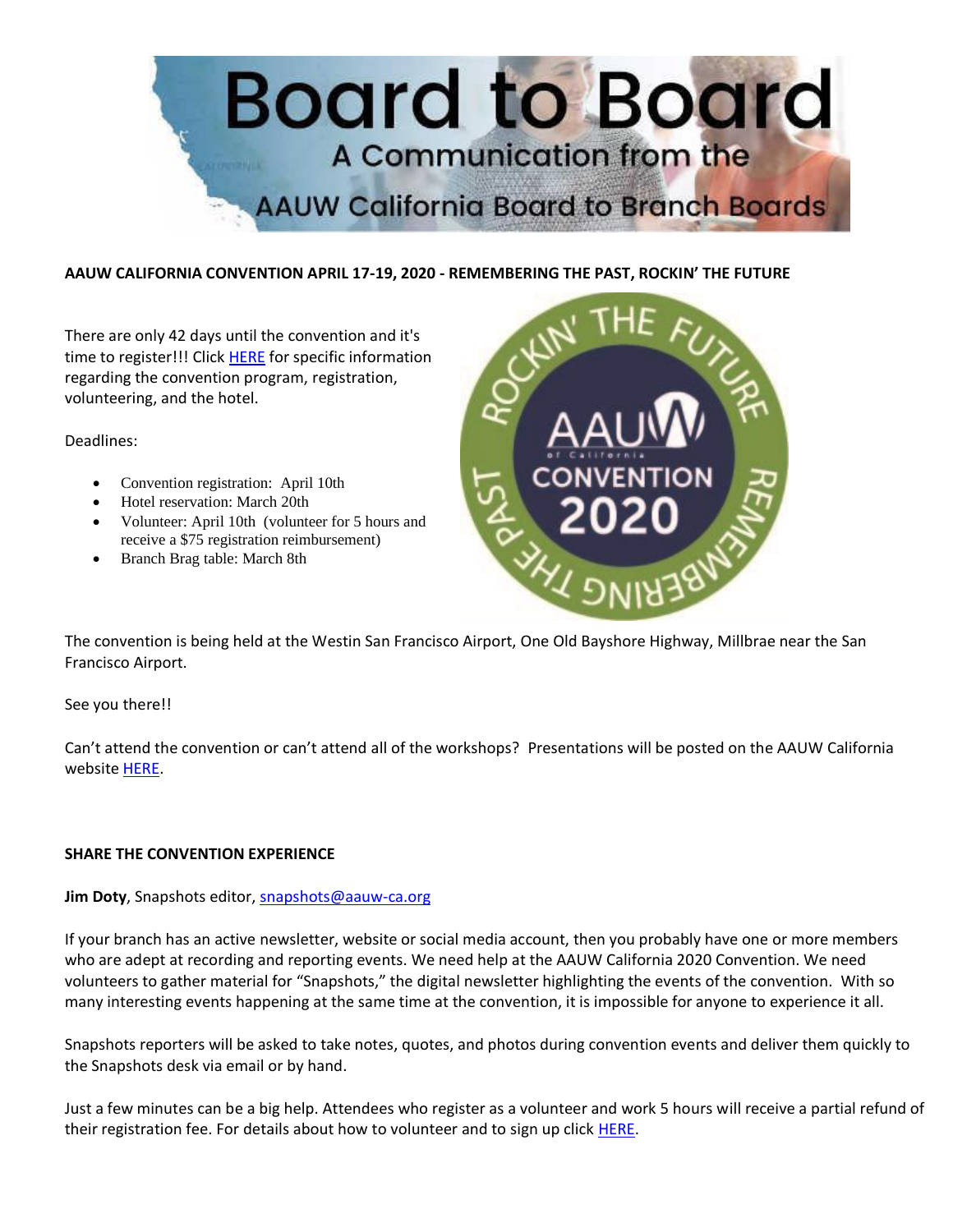Contact Jim Doty, Snapshots editor, at [snapshots@aauw-ca.org](mailto:snapshots@aauw-ca.org) if you have any questions

#### **YOU HAVE BRAGGING RIGHTS-WHERE ARE YOU?**

**Sharyn Siebert**, Director, Branch Support Committee Chair, [branch@aauw-ca.org](mailto:branch@aauw-ca.org)

The deadline has not yet passed for you to submit an application for part of a table at the convention to show your branch accomplishments! There is plenty of space still available for this unique sharing experience. Step up and brag about your branch! Do you not have events, newsletters, posters or the like displaying your branch history and successes? If yes, please click **HERE** to forward your Branch Brag application ASAP!

The deadline is March 8th. I know there are many branches within easy commuting of the convention site that can easily transport their displays. Please do so!!!

Your branch deserves recognition and this is a great way to share great ideas. Please participate in BRANCH BRAG.

#### **SHARE YOUR SUCCESSES**

**Donna Lilly**, College/University (C/U) Committee Chair, [cu@aauw-ca.org](mailto:cu@aauw-ca.org)

Come to the state convention and share your successful AAUW activities presented at your local college or university campus. You'll have the perfect opportunity at the session titled "Guided Conversations with AAUW California Board" from 3:45 to 4:45 p.m. on Saturday, April 18th. New branch members have been recruited as the result of highly successful campus activities presented by AAUW branch members. Come to share your stories of things that worked for you and learn the same from others. Haven't connected with your local campus? Learn how to connect with successful results by hearing how others have done it.

Six branch college and university chairs shared their success stories during a January 2020 conference call with each other and the AAUW California College and University Committee. Come to the convention to be engaged in a similarly helpful session.

## **AAUW CALIFORNIA CONVENTION, APRIL 17-19, 2020**

**Dianne Owens**, Director, AAUW Fund Committee Chair, [aauwfund@aauw-ca.org](mailto:aauwfund@aauw-ca.org)

The AAUW Fund Committee will be sponsoring workshop A6 at the convention on Saturday, 10:15-11:45 am. Heather Miller, AAUW Advancement Director, and the AAUW Fund Committee will talk about the "New and the Tried and True." We will share fundraising ideas and guidelines and answer all your questions.

Please join us for the Gala dinner "Lighting the Way to Equality" on Saturday at 7 pm. We will be celebrating Women's Right to Vote and AAUW Fund. AAUW CEO Kim Churches will deliver the keynote address, the 2019 State Named Gift Honoree will be revealed, the Top 10 Branches in contributions and the Top 10 Branches per capita will be honored, and we will all celebrate our \$500,717.84 contribution to AAUW Fund in 2019. I hope you can join us for an action-packed convention at the Westin San Francisco Airport.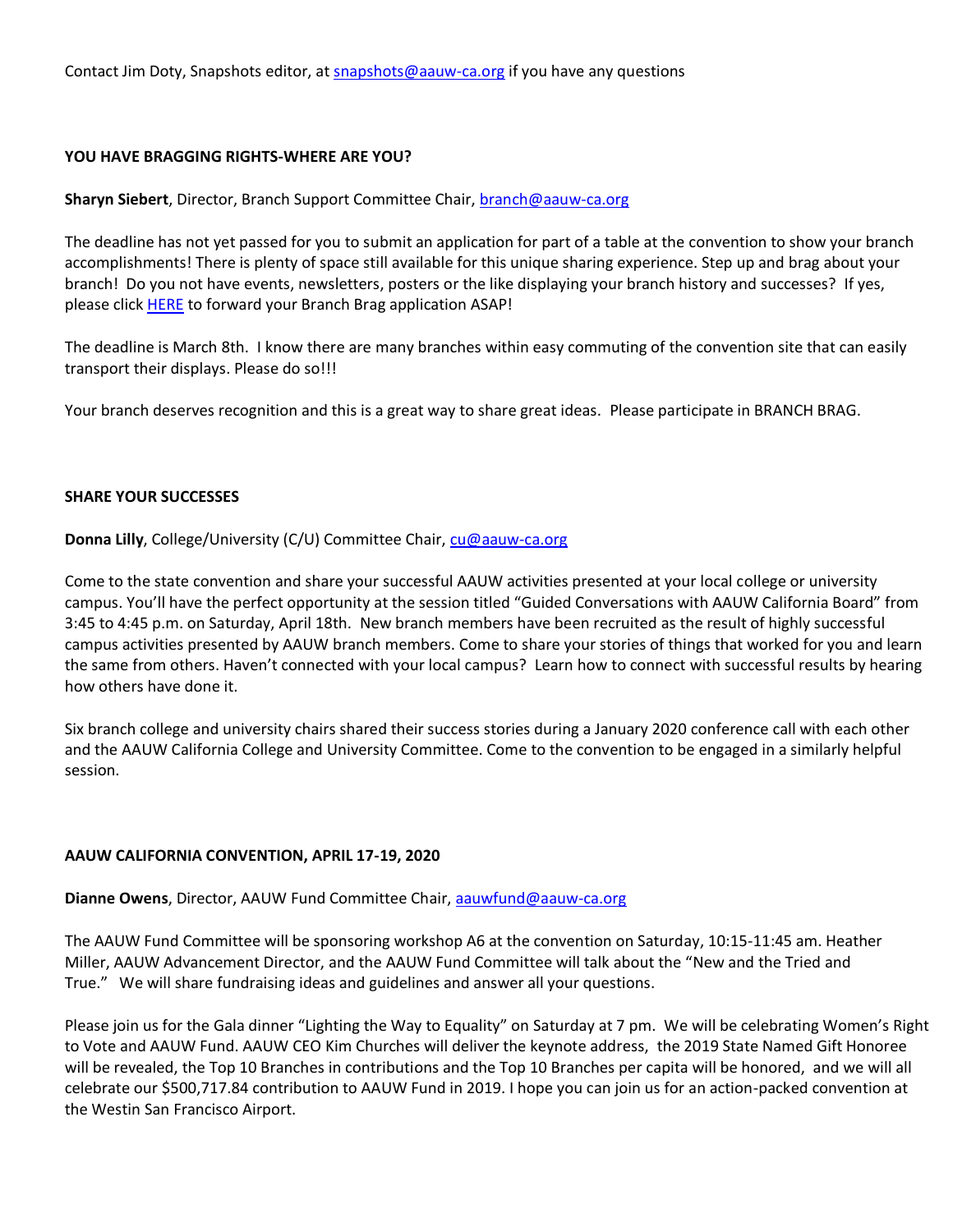## **CULTURAL DIVERSITY, EDUCATION & DIGNITY: WOMEN GLOBALLY**

**Indrani Chatterjee**, International Program Committee Chair[, International@aauw-ca.org](mailto:International@aauw-ca.org)

Join us at the AAUW California Convention on April 18, 2020, for a panel discussion of "Cultural Diversity, Education & Dignity: Women Globally" (workshop A1.)

#### **MEMBERSHIP WORKSHOP COMES TO CONVENTION**

**Deanna Arthur**, Director, Membership Committee Chair, [membership@aauw-ca.org](mailto:membership@aauw-ca.org)

Membership is conducting a workshop on Sunday. Don't miss it. We'll be presenting some new and exciting membership tips. We will be talking about the types of membership available, some new ideas to get members, your favorite ways to get new members, and a great way to form bonds with membership officers around the state. Don't miss this opportunity to expand your membership horizons. If you haven't registered for convention yet, here is another reason to attend.

**What I need to know:** Convention registration deadlines are just around the corner! The convention team has planned 11 workshops, a celebration of Women's Right to Vote, addresses by Aileen Rizo, Kimberly Churches (CEO of AAUW National), U.S. Congresswoman Jackie Speier, a Gala dinner, a film, the Speech Trek finals, and networking sessions of all kinds.

**What I need to do:** Encourage members to take advantage of this action-packed weekend.

**Should I include this in my branch newsletter?** Absolutely, here is an **example** of what you can use:

## **Come to the AAUW California Convention!**

California AAUWers are excited about the centennial celebration of women's suffrage. At the upcoming 2020 state convention, we'll be singing Suffragists' songs, wearing white and purple, and embracing our theme "Remembering the Past; Rockin' the Future."

Gather up some fellow branch members and join the excitement April 17-19 at the Westin San Francisco Airport Hotel. Visit the AAUW California website [here](https://www.aauw-ca.org/2020-convention/) to register. Deadline: April 10th.

Share stories, ideas, tips, and inspiration with fellow AAUWers. There will be speakers, films, workshops, hands-on activities, and plenaries aplenty on topics ranging from the future of women in politics to diversity. You'll have a chance to help assemble feminine hygiene kits for women and girls in Africa and hear the inspirational speeches of the Speech Trek finalists. You'll be energized by the messages of national CEO Kim Churches, local pay equity champion Aileen Rizo, and U.S. Congresswoman Jackie Speier.

Plan on attending and help California rock the future.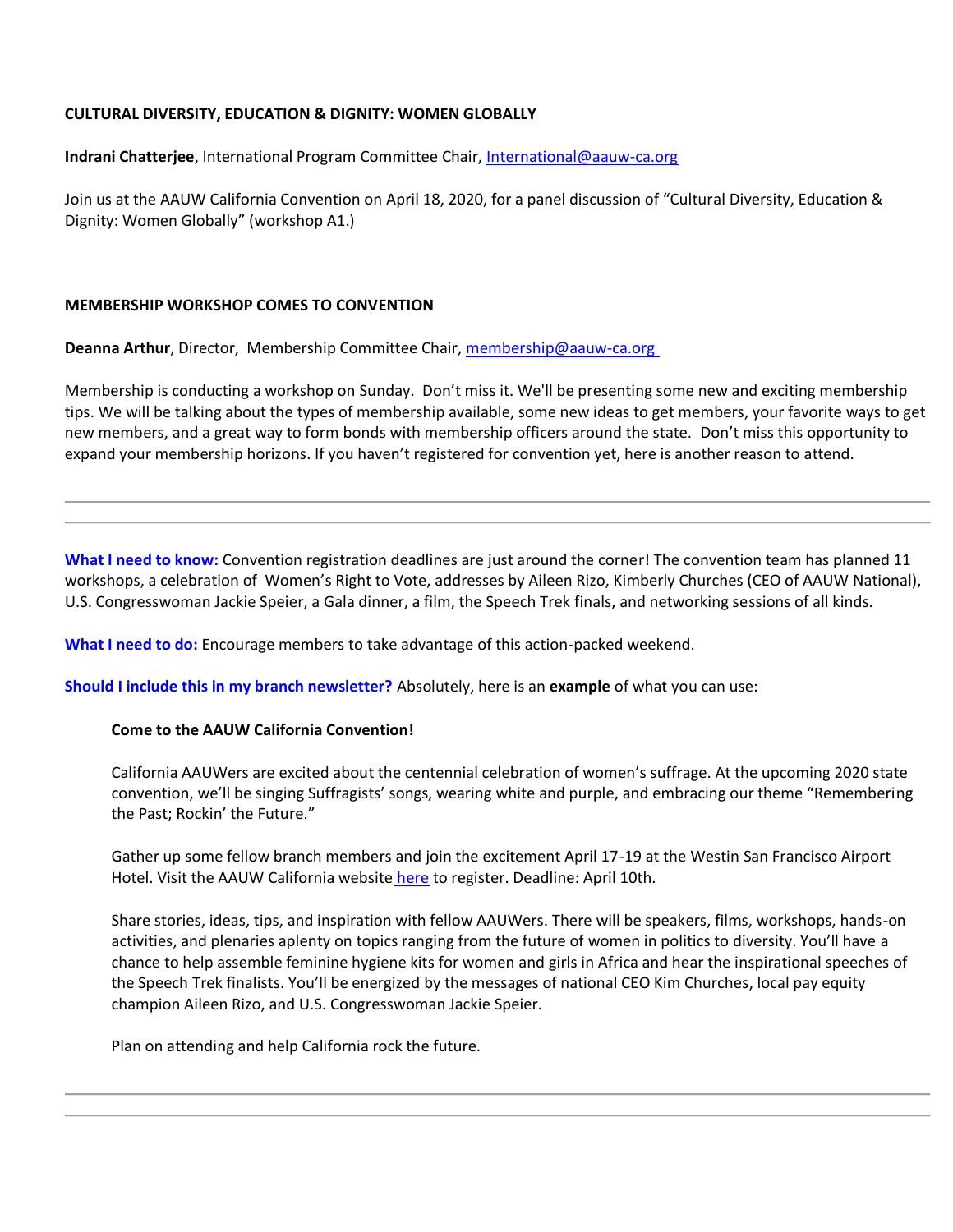# **What Does The Fox Say?...**

## *Cathy Foxhoven and Jane Niemeier, Co-Presidents, AAUW California, [statepresident@aauw-ca.org](mailto:statepresident@aauw-ca.org)*

#### **BRANCHES HELPING BRANCHES!**

In the last couple of months, AAUW California has seen so many examples of branches helping branches to advance our mission.

My personal branch, the California Online Branch, found a competitor for Speech Trek a month ago. Since our branch is all over the state, we had to rely on areas that are close to our participants. The competitor lives in Santa Clarita. That branch has not participated in Speech Trek, but when asked, they members and film our contestant. Santa Clarita Branch another branch. not only made it possible for that student to compete in Speech Trek, but also quickly stepped up to help the California Online Branch. Thank you, Santa Clarita!

Another example of branches helping branches is those who have stepped in to help the Citrus Heights-American River Branch make the hygiene kits of "Days for Girls" for Convention 2020. I hope I haven't forgotten anyone, but thank you to Rocklin, Woodland, Sacramento, San Mateo, and Half Moon Bay. If I have forgotten anyone, my sincere apologies.

Plan on attending Convention 2020 to see the enormous efforts branches have made by helping one another. Such strength in numbers!

**What I need to know:** There are many examples of branches helping branches advance our mission.

graciously agreed to gather an audience of their branch What I need to do: Be on the lookout for an opportunity to help

**Should I include this in my branch newsletter?** Yes, the Speech Trek story, in particular, is a reminder of the importance of working together for a common cause.

# **AAUW FUND**

*Dianne Owens, Director, AAUW Fund Committee Chair, [aauwfund@aauw-ca.org](mailto:aauwfund@aauw-ca.org)*

# **FEBRUARY 15th IS HISTORY, BUT…**

If you were out of town or very busy on February 15th and forgot to submit your branch Named Gift Honoree(s), you still have time! Click [HERE](https://docs.google.com/forms/d/e/1FAIpQLSfU_rfTA0QXOoxTfypyz607tmZAQpPkfrjnpKnkPP5QgNEQRA/viewform?c=0&w=1) to find the form[.](https://docs.google.com/forms/d/e/1FAIpQLSfU_rfTA0QXOoxTfypyz607tmZAQpPkfrjnpKnkPP5QgNEQRA/viewform?c=0&w=1) I will be mailing the certificates soon, so don't delay!

Thanks for all your hard work this past year! Onward and Upward to 2020!

**What I need to know:** It is not too late to request a certificate for your branch Named Gift Honoree.

AAUW Fund surpassed our goal of \$500,000.

**What I need to do:** Complete the form to submit your request ASAP if you have not already done so.

**Should I include this in my branch newsletter?** Yes, share the good news of surpassing our AAUW Fund goal.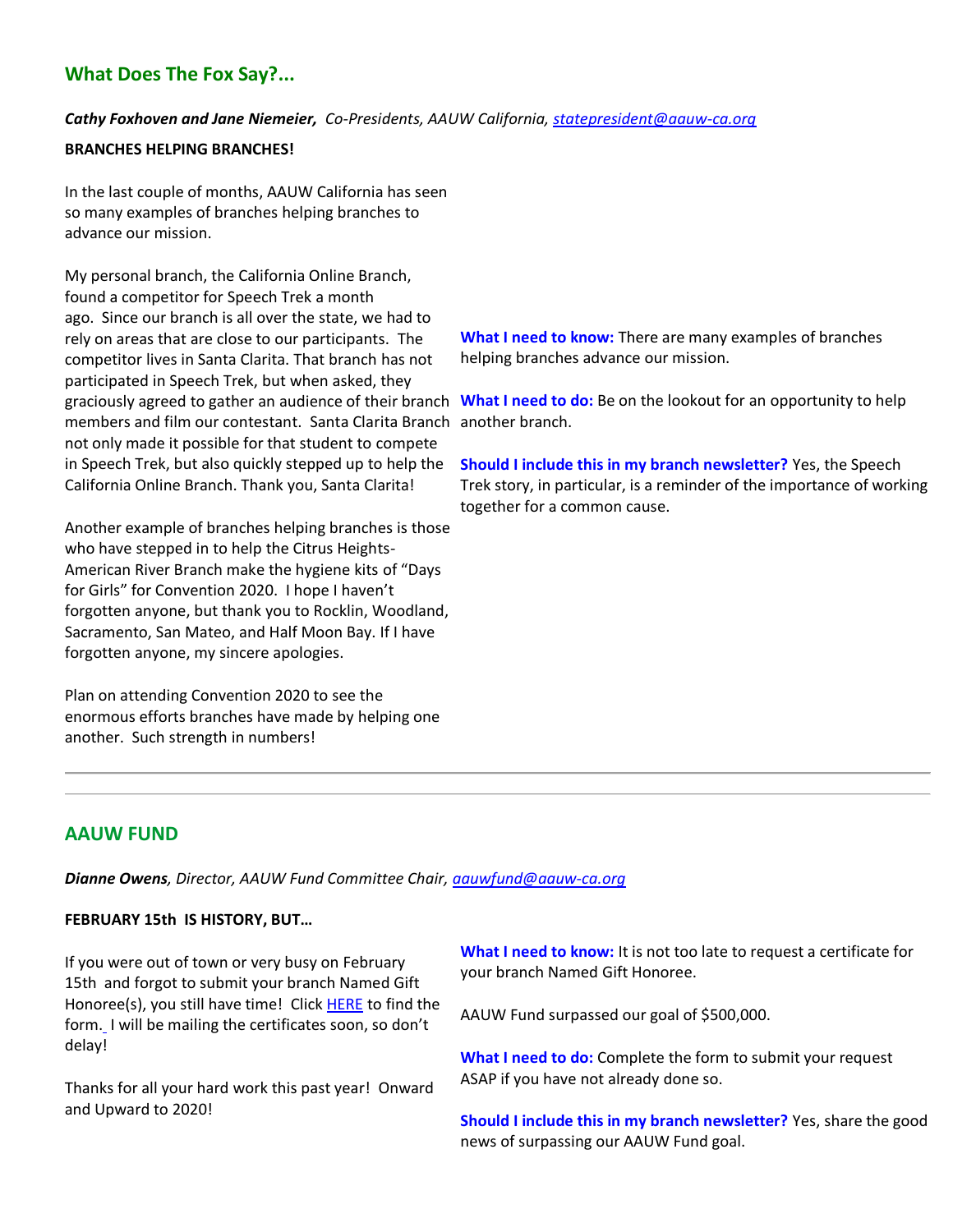Watch for your 2019 Branch Contribution Report. It will be in the mailboxes of the appropriate people very soon.

We reached our goal of \$500,000 with a total of \$500,717.80! Congratulations! Thanks for all your work this year!

# **FINANCE**

*Roli Wendorf, Chief Financial Officer, Finance Committee Chair, [cfo@aauw-ca.org](mailto:cfo@aauw-ca.org)*

#### **MEMBERSHIP DUES REPORTING**

Dues submission for the new membership year begins March 16th. It is a good time to think about how you can get 100% of your branch members to renew. National provides tips for doing this **[HERE](https://www.aauw.org/resource/membership-renewals-calendar/)**.

A challenge for many finance officers is the submission of dues to National and State. National's website describes three ways of doing so **[HERE](https://www.aauw.org/resource/branch-dues-report-process/)**:

The Member Services Database (MSD)

Th[e Member Services Database \(MSD\)](https://www.aauw.org/resource/member-services-database/) allows you to manage your membership online. This resource lists members eligible for renewal and makes it easy to add new members or update your branch member records. Members can complete their dues report online, print it, and mail one payment to the national office and the other to their state AAUW organization.

Membership Payment Program (MPP)

Th[e Membership Payment Program \(MPP\)](https://www.aauw.org/resource/membership-payment-program/) is an enhanced feature within the MSD for those who prefer to combine dues payment processing, membership management, and tracking tools online. Members may pay directly using the MPP with a credit card, or the branch finance officer can complete a dues report and pay by credit card or a single check for the entire branch's payment. National, state, and branch dues must all be paid together if you choose the MPP option.

Branch Dues Report (BDR)

The traditional Branch Dues Report (BDR) form is sent via email around May 1st to the branch finance officers

**What I need to know:** The new membership year begins March 16th. There are several ways to manage member dues submission.

**What I need to do:** Make sure the branch finance officer understands the dues process.

**Should I include this in my branch newsletter?** No, this information is for branch leaders only.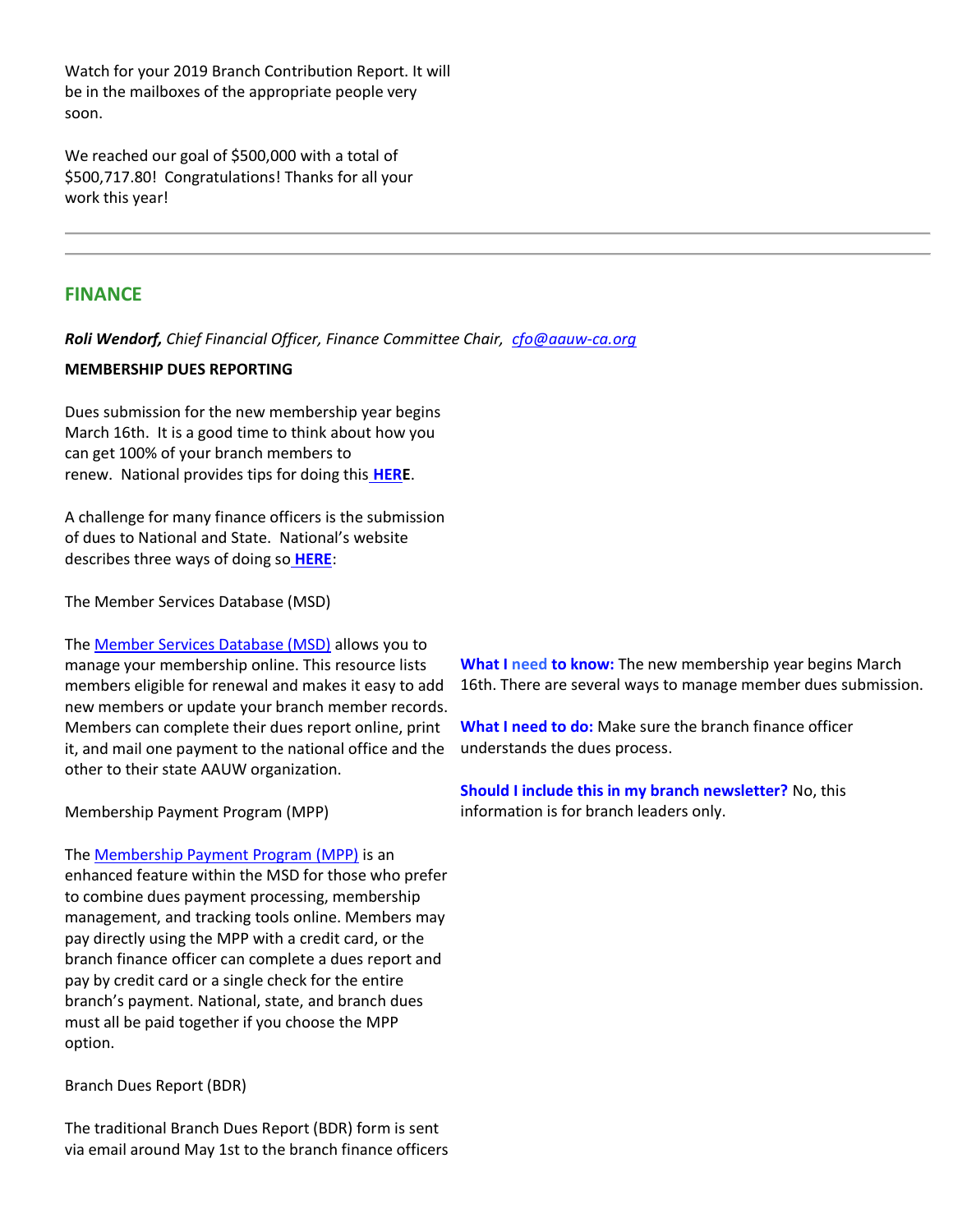with copies sent to presidents and membership vice presidents. The BDR comes in PDF file format. Print, fill out, and mail the form with one payment to the national office and the other to your state organization. Use the [Additional Dues Remittance](https://www.aauw.org/resource/additional-dues-remittance-adr-form/)  [\(ADR\)](https://www.aauw.org/resource/additional-dues-remittance-adr-form/) form in conjunction with the BDR to report and send the national and state dues collected for new members, late renewals, lapsed members, national members, and more throughout the year.

Come and attend the Finance workshop at Convention 2020 to learn more about this and other useful finance topics!

# **DIVERSITY**

*Deanna Arthur, Director, Membership Committee Chair[, membership@aauw-ca.org](mailto:membership@aauw-ca.org)*

#### **WE NEED YOUR HELP!**

We are looking for a new chair of the Diversity Committee and committee members to keep the progress going. The Diversity Committee has been one of the most active and important committees. We need people with diversity expertise to take up the torch of the previous committee. Because of the importance of this committee, we will not wait until next year to fill the positions.

Please click **HERE** to complete the application at your earliest convenience. Please don't miss the opportunity to be part of this dynamic group.

**What I need to know:** AAUW California Board of Directors is in need of a chair and new members of the Diversity Committee.

**What I need to do:** Complete the application.

**Should I include this in my branch newsletter?** Yes, a branch member may have an interest in leading or serving on this newly reformed committee.

#### **INTERNATIONAL PROGRAMS**

*Indrani Chatterjee, International Program Committee Chair[,](mailto:leaderdev@aauw-ca.org) [international@aauw-ca.org](mailto:international@aauw-ca.org)*

**CELEBRATE INTERNATIONAL WOMEN'S DAY MARCH 8, 2020**

Gender equality and women's rights are the primary focus of 2020.

Although the 19th Amendment giving women the right to vote, was certified on August 26, 1920, the Voting Rights Act of 1965 finally granted voting rights to all citizens of the United States. The path was long but the

**What I need to know:** International Women's Day is March 8th.

**What I need to do:** Consider if there are any branch activities that could be based on this U.N.-sponsored initiative.

**Should I include this in my branch newsletter?** Yes, members might want to learn about this U.N. program.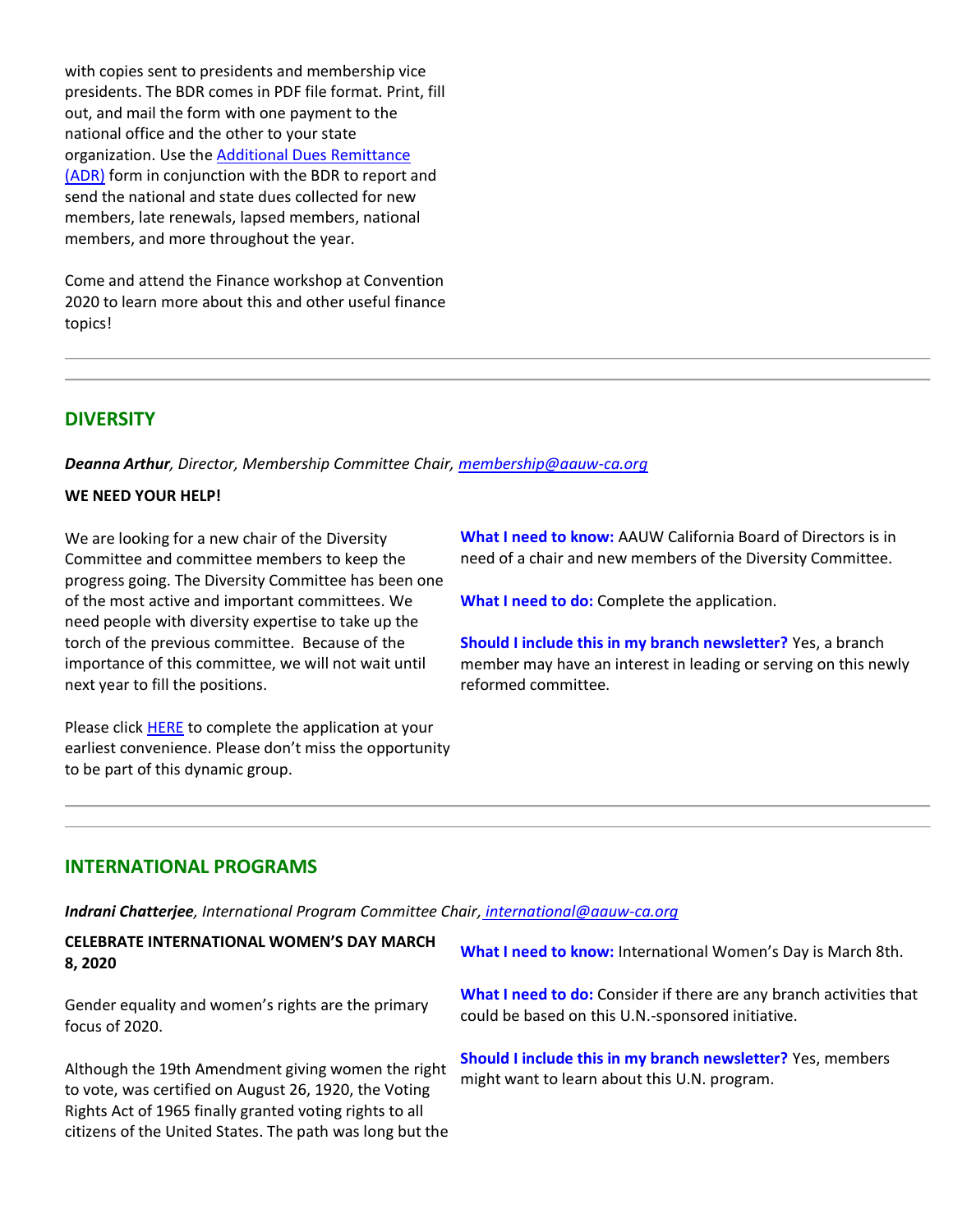goal was reached. However, after 100 years, women's average salary is still not equal to that of men.

Therefore, let us celebrate International Women's Day, March 8th with the following pledges:

- empower each other
- celebrate cultural diversity
- support the Pay Equity movement

This year's theme for International Women's Day is, "I am Generation Equality: Realizing Women's Rights." Click **HERE** for more information.

# **LEADERSHIP DEVELOPMENT**

*Elaine Johnson, Director, Leadership Development Committee Chair, [leaderdev@aauw-ca.org](mailto:leaderdev@aauw-ca.org)*

## **BRANCH LEADERSHIP DEVELOPMENT PROCESS**

Branches are worried about increasing their membership and leadership succession. The leadership team responds with a leadership development process. The leadership development process is continuous from novice to expert and can be rewarding for branches and individuals.

## **Novice:**

The novice is the newcomer who knows very little about AAUW and the branch. However, she is curious, interested, and desires to learn about the organization and how she might join the organization and fit into a leadership role.

#### **New Leader:**

This is a member who is often a committee member or information is for branch leaders only.someone who has volunteered to lead a meeting or represent AAUW at an event such as at a voter registration table. She has shown a commitment to the mission of AAUW.

## **Branch Officer:**

Branch officers are familiar with the state and national strategic plan and understand their own branch membership interests. They are also familiar with their own community and opportunities for outreach. Branch officers are responsible for reporting to the

**What I need to know:** The Leadership Development committee is available to provide regional leadership days.

**What I need to do:** Request a regional leadership training day from the state Leadership Development Committee.

**Should I include this in my branch newsletter?** No, this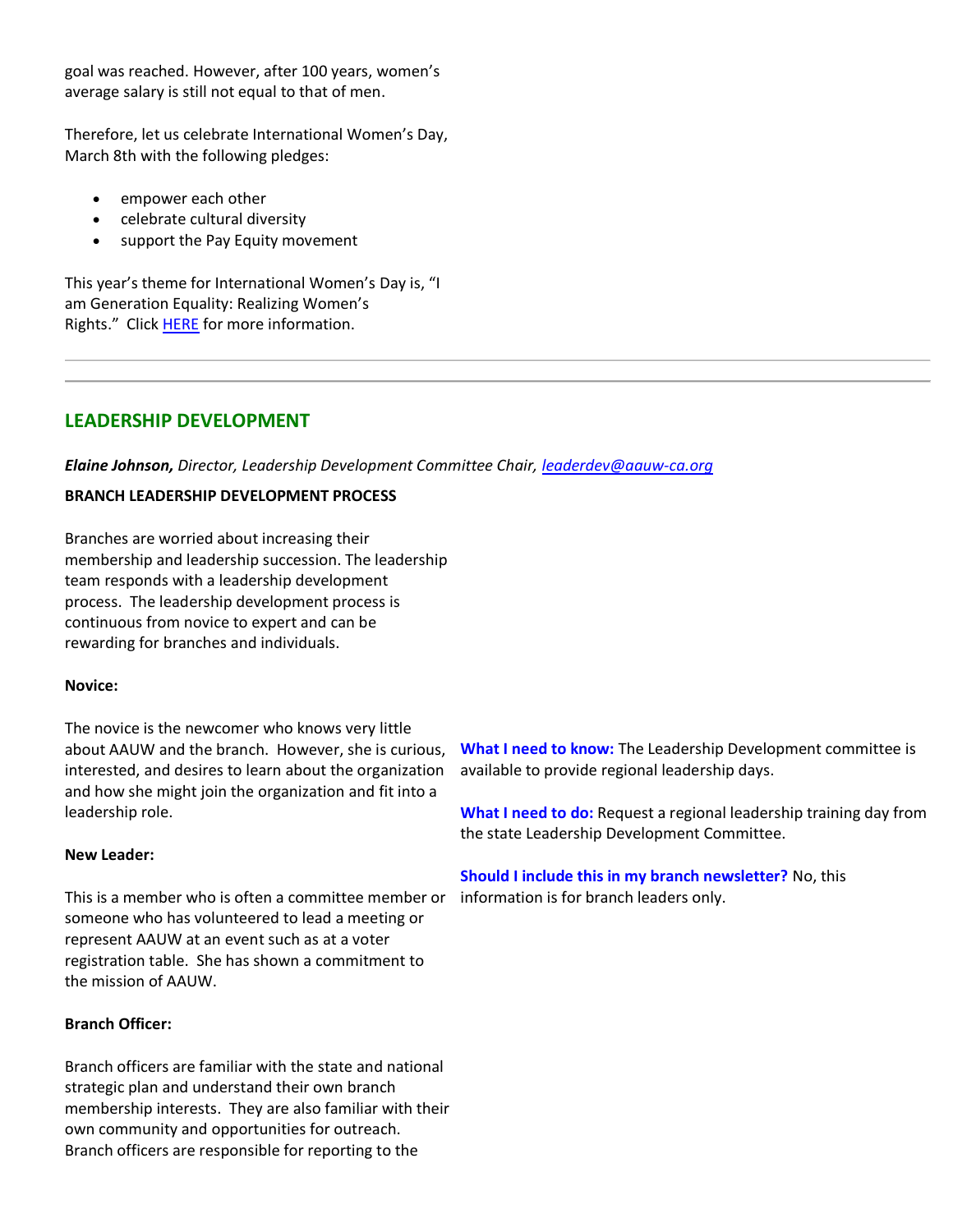state about branch membership and activities as well as reporting to their own boards. In the leadership development spectrum, this is where much of the mentorship and new member interest occurs.

Now is the time to request a regional leadership day. Just email a request to **leaderdev@aauw**[ca.org.](mailto:leaderdev@aauw-ca.org) Starting July 1st, there will be new members on the board and on committees. It will be very helpful to begin now for the transition into next year.

# **Experienced Branch Officers Who Need to Pass the Torch:**

This is probably the most difficult and challenging position. It is also one of the most critical and important roles for the sustainability of our branches. The effective experienced branch officer has the obligation and joy of supporting new leadership. This is what leadership development is about.

The Leadership Development Committee is happy to report that we are receiving responses from regions that want Leadership Development workshops. Yay!

#### **NOMINATIONS & ELECTIONS**

*Janice Lee, Nominations & Elections Chair, [nominating@aauw-ca.org](mailto:nominating@aauw-ca.org)*

**THERE IS STILL TIME TO…..**

Nominate a candidate or YOU can run for a director or secretary position on the AAUW California's Board of Directors.

YOU can still make an impact and use your skills and talents and commitment to moving AAUW California forward. All applications must be in by April 4, 2020.

Eight candidates have already sent in their applications. Click **HERE** to see who they are.

Click **HERE** to check out details regarding the nomination and election process. Still have questions or need clarification on board responsibilities? Give us a call: 323-687-3269 or email us: [nominating@aauw](mailto:nominating@aauw-ca.org)[ca.org.](mailto:nominating@aauw-ca.org)

**What I need to know:** There is still an opportunity to nominate yourself or someone else to be a candidate for a director or secretary position on the AAUW California Board of Directors.

**What I need to do:** Consider being a candidate for the AAUW California's Board of Directors.

**Should I include this in my branch newsletter?** Yes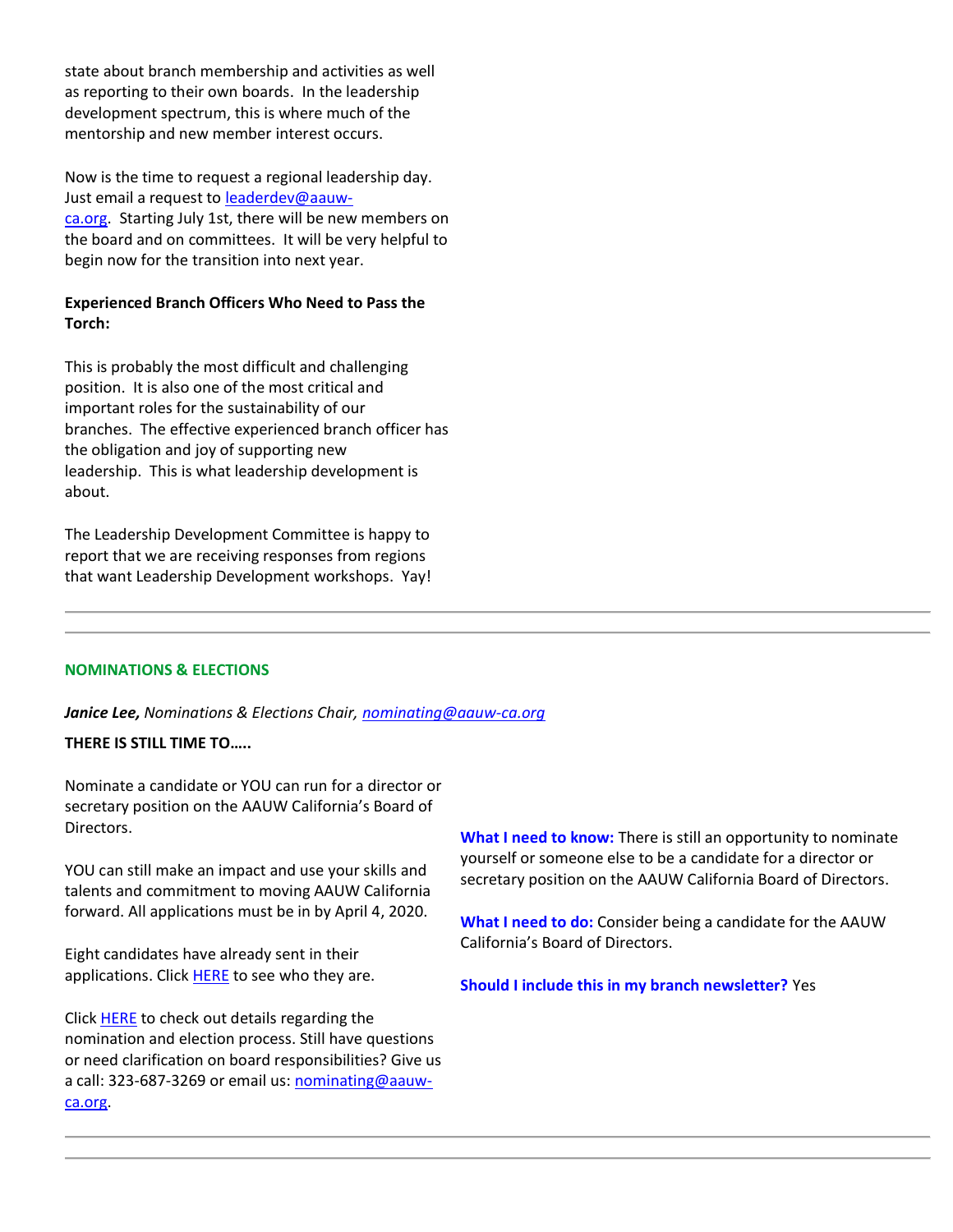# **PUBLIC POLICY**

*Kathleen Harper, Director, Public Policy Committee Chair, [publicpolicy@aauw-ca.org](mailto:PublicPolicy@aauw-ca.org)*

# **EQUAL PAY DAY ARRIVES A WEEK EARLY – ARE YOU READY?**

Equal Pay Day (EPD) is the symbolic day when women's earnings "catch up" to men's earnings from the previous year. For the past several years, that day has always come in the second week of April. This year, EPD will fall on March 31st. This is a powerful occasion year. to raise awareness about and organize action around the gender pay gap in your community. Consider organizing a "Cocktails & Convos" and invite the community to share stories and ideas or arrange a table at your local college to educate students. Please click [HERE](https://www.aauw.org/resource/how-to-equal-pay-day/) for more ideas on how your branch can spread the word about the Gender Pay Gap.

The Public Policy team also wants to hear about what your branches are doing to celebrate the 100th anniversary of the ratification of the 19th Amendment. Please send pictures of your event with a brief description to [webteam@aauw-ca.org](mailto:webteam@aauw-ca.org) for posting on the PP website.

**What I need to know:** Equal Pay Day (EPD) arrives a week early this

**What I need to do:** Send pictures and a brief description of how your branch celebrated the 100th anniversary of the 19th Amendment to the webteam.

**Should I include this in my branch newsletter?** Yes

# **TECH TREK**

*Susan Negrete, and Alice Hill, Tech Trek State Co-Coordinators, [techtrek@aauw-ca.org](mailto:techtrek@aauw-ca.org)*

.

## **THERE'S NO MAGIC – HARD WORK IS WHAT MAKES CALIFORNIA TECH TREK CAMPS RUN LIKE CLOCKWORK!**

While branch teams are working with schools and students, Tech Trek camp leaders are busy!

• **Camp Packets – Coming Soon:**

for the Branch Coordinators' email announcement!

• **How to Answer Health Questions:**

If asked, assure parents the Tech Trek program always follows state government and campus health requirements and protocols – in addition to having a

**What I need to know:** This is Tech Trek season. Both branch leaders and camp leaders are working hard to accomplish their various tasks to create magical camps.

**What I need to do:** Watch for the publication of the California Tech Trek Policy & Procedures.

Camp documents and forms are under review - - watch **Should I include this in my branch newsletter?** No, this information is for Tech Trek leaders only.